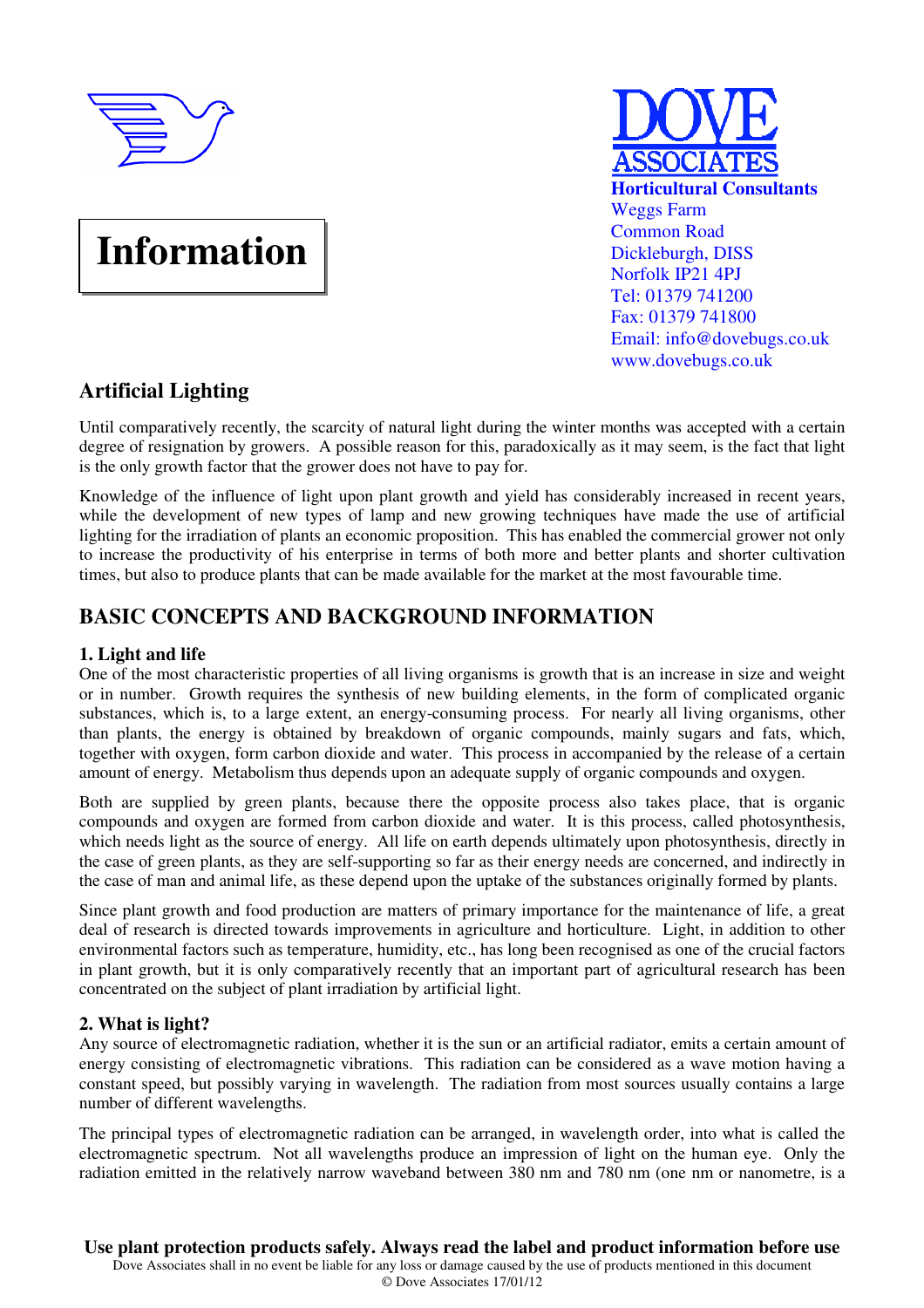millionth of a millimetre or  $10^{-9}$  metre) has this effect and it is this visible part of the spectrum that is called light.

#### **3. Light and plant growth**

Three light-requiring processes govern plant growth:

- Photosynthesis
- Photomorphogenesis
- Photoperiodism

Of these, photosynthesis, in which radiant energy is converted into the chemical energy necessary for the synthesis of the organic components from which a plant is built up, is the most important as it is essential for the growth of the plant.

Photomorphogenesis is the formative effect of light on plants. Plants grown exclusively under red light look spindly and have small leaves, which appears to be the result of a lack of blue light. The amount of blue light necessary to prevent this abnormal growth is so small, however, that even the contribution from weak daylight through the glass of a greenhouse will normally suffice.

The process of photoperiodism is also influenced by the wavelength of the light. The red/far-red part of the spectrum is responsible for the phytochrome reaction, which determines whether the plant remains in the vegetative state or develops towards the generative state. Incandescent lamps are commonly used in horticulture for this purpose.

#### **4. Daylight versus artificial light**

The lower quantity of light (down to 1/10 of that during the summer) is due to the considerably shorter length of the days combined with lower light intensity caused by the low-lying sun and frequent cloud cover. Under these circumstances, light is definitely a limiting factor, and if we require unhindered growth, we have to add an extra amount of light energy.

The total daily quantity of radiation that the earth receives from the sun can be expressed as intensity (energy per area) multiplied by time. This quantity is referred to as radiation quantity, light quantity and daily quantity, and is usually expressed in joules per  $\text{cm}^2 \text{ (J/cm}^2)$ .

#### **5. Artificial light for controlling plant growth**

From the point of view of illumination, as opposed to plant irradiation, the effectiveness of a lamp is determined by two factors. Firstly, by the proportion of the electrical energy it converts into radiant energy, in the visible part of the spectrum (roughly between 400 and 700 nm). Secondly, it distributes this radiant energy over the visible spectrum.

But the human eye and plants are not equal in their sensitivity to different wavelengths of light. To show the effect of radiation of different wavelengths on plant growth, a plant sensitivity curve is required. As photosynthesis plays the main part in plant growth, it seems reasonable to choose the photosynthesis action spectrum for this purpose. In a photosynthesis spectrum, the amount of carbon dioxide fixation by a plant is determined as a function of wavelength.

The second misconception is that for plant growth a lamp should have a spectral energy distribution that has the same form as the plant sensitivity curve.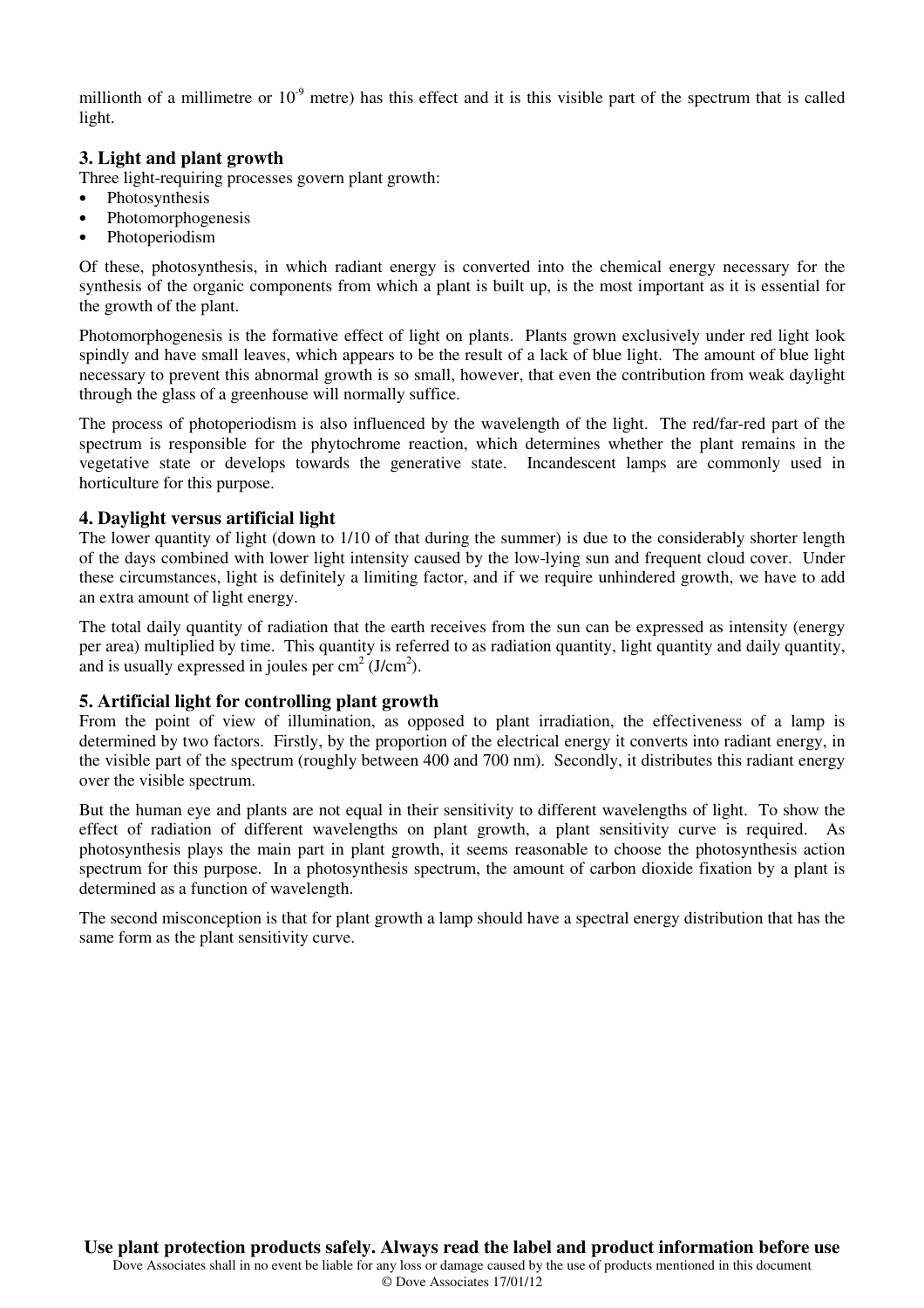### **6. Terms and units used in plant irradiation and lighting**

Table 1

| The relationship between comparable radiometric and photometric terms and units |                                           |                                 |                                  |  |
|---------------------------------------------------------------------------------|-------------------------------------------|---------------------------------|----------------------------------|--|
| Radiometric (radiant) quantity                                                  |                                           | Photometric (luminous) quantity |                                  |  |
| Term                                                                            | Unit(s)                                   | Term                            | Unit(s)                          |  |
| <b>Radiant energy</b>                                                           | joule $(J)$                               | <b>Luminous energy</b>          | lumen-second (lm.s)              |  |
|                                                                                 | watt-second (Ws)                          |                                 |                                  |  |
| <b>Radiant flux</b>                                                             | joule per second $(J/s)$                  | <b>Luminous flux</b>            | $lumen$ (lm)                     |  |
|                                                                                 | watt $(W)$                                |                                 |                                  |  |
| <b>Irradiance</b>                                                               | watt per square metre $(W/m2)$            | <b>Illuminance</b>              | lumen per square metre $(lm/m2)$ |  |
|                                                                                 | milliwatt per square (mW/m <sup>2</sup> ) |                                 | lux (lx)                         |  |
| <b>Radiant efficiency</b>                                                       | milliwatt per watt (mW/W)                 | <b>Luminous efficacy</b>        | lumen per watt (lm/W)            |  |
|                                                                                 | per cent $(\% )$                          |                                 |                                  |  |

The most suitable unit for practical purposes for expressing the energy requirement of a specific plant species is the irradiance expressed in milliwatt per square metre (mW/m²). It is an exact measure of the total quantity of energy in the wavelength band 400 – 900 nm received by the plants.

#### **Applications**

- 1. To supplement daylight in greenhouses in order to increase the irradiance level for photosynthesis.<br>2. To increase the effective day length (photoperiodism).
- 2. To increase the effective day length (photoperiodism).
- 3. As a substitute for daylight in growing rooms where plants are grown for commercial purposes under tightly controlled environmental conditions.
- 4. As a substitute for daylight in laboratories where plants are grown for research purposes.
- 5. For decoration.

#### **7. Lighting for photosynthesis**

For at least four, or possibly six, months of the year in such areas, plant growth is restricted by the shortage of light. In these areas the use of artificial light to supplement the daylight will thus improve plant growth.

Light apart, the growth and flowering of plants is also influenced by a number of other factors, such as the type of amount of the fertiliser used, ambient and soil temperature, humidity, etc. Given that these factors are favourable and constant, the rate of growth in given time is dependent upon the total amount of radiant energy that is received by the plant during that time, on the condition that the dosage is spread over long periods.

The effectiveness of artificial light, however, depends not only on the level and the length of time for which it is applied, but also on the degree to which it supplements the daylight: in other words, on the relative contribution of artificial light to the total amount of radiation received by the plant.

A given amount of artificial light can be provided either in the form of a high irradiance level for a short time, or as a lower level for a longer time. Experiments have shown that the latter method generally yields the better results.

Supplementary lighting applied in the correct way will stimulate assimilation and thus growth, resulting in a shorter production cycle, stronger and healthier plants, and earlier flowering. Also, the effects of variations in natural light intensity will be counteracted, with the benefit that cultivation time and crop quality become more predictable.

Typical irradiation levels for photosynthesis between 5,000 and 20,000 mW/m², which generally calls for the use of high-intensity discharge lamps. These light levels apply to supplementary light only and any available daylight comes on top of them. Due to the consequences of the law of diminishing results in relation to electricity costs it is advisable to turn off the lights when daylight reaches a level two times that of supplementary lighting. The effect of daylight on a plant is much greater than that normally given out by highpressure sodium lights. We would therefore say that daylight has a conversion factor of 4 and high-pressure sodium of 2.3. For example a high-pressure sodium instillation producing a light level of 2,600 lx, or 2.3 times 2,600, equals 6,000 mW/m². This would be switched off when the daylight level reaches 12,000 mW/m². As the conversion factor of daylight is 4, this corresponds to 3,000 lx actual daylight measured inside the glasshouse.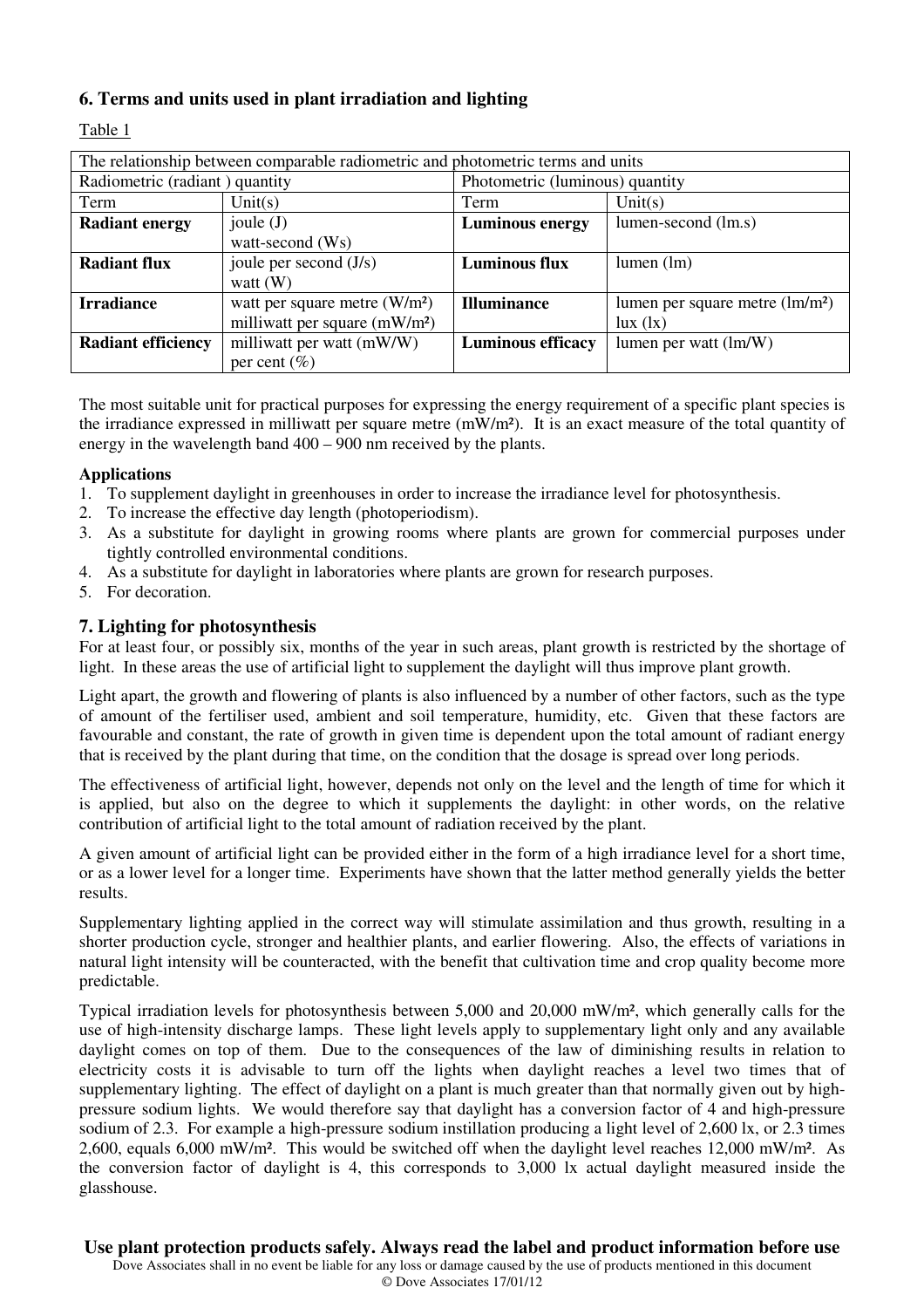#### **8. Lighting for photoperiodism**

Artificial lighting can be relatively simply and cheaply used to extend the day length. This is because the irradiance needed amounts to a mere 150-400 mW/m². Its use to manipulate the point of time of flowering is particularly attractive to the commercial grower.

Two methods offer themselves: the day can be lengthened by switching on the artificial lighting at dusk for a certain period or, alternatively, the night can be 'broken up' by switching on the lighting for short periods. The latter method is often favoured, because of its economy in terms of energy usage. Day lengthening is the more effective method, however, if artificial lighting for photosynthesis is also provided.

Where this is the case, florescent tubes will generally be employed. But where artificial light is used exclusively for photoperiodic purposes, where the irradiance level needed is low and short, it is quite acceptable to use incandescent lamps.

A refinement of the method of photoperiodic lighting by night breaks is the so-called 'cyclic lighting'. In this, the night breaks are further divided into periods of light and darkness, where light is provided during 20 to 30 per cent of the time. On the condition that these short cycles are repeated at least every 30 minutes, the plant will react as if the lighting were being provided continuously (a phenomenon attributable to the so-called aftereffect). A method often adopted is to divide the greenhouse into three to five sections, which are lighted in turn during the night breaks so as to spread the electrical load more evenly. Cyclic lighting gives excellent results with plants such as strawberries and chrysanthemums.

#### **9. Artificial light as a substitute for daylight**

The substitution of artificial light for daylight is found in so-called growing rooms where all natural daylight is excluded. For this technique to be economically viable, the plants being grown must fulfil one or more of the following requirements:

- Need only a low level of irradiance under natural conditions, as will be the case with seedlings and cuttings;
- Need a relatively high temperature, difficult to obtain economically in a greenhouse with its poor insulation;
- Grow rapidly, and so occupy space for only a short period;
- Are small:
- Have a high value, either intrinsically, or by virtue of being grown out of season;
- Are required to be grown during winter months or according to a strict time schedule;
- Are required to be grown in a well-insulated room on account of extreme climatic conditions.

### **10. Decorative plant lighting**

The lighting of house plants and flowers in the home, offices, commercial buildings, flower shops, etc. serves not only as an additional decorative element, but is also used as a means of maintaining and promoting growth.

Decorative plant lighting mostly takes the form of accent lighting, using concentrated light sources. Incandescent lamps can be used for this supplementary lighting, but if necessarily in combination with daylight or other artificial light sources, like fluorescent tubes, to avoid elongation. Care must be taken to see that the incandescent lamps are mounted at a sufficient distance from the plants so that the radiant heat does not dry out the plants, thereby shortening their life. This type of light is usually carried out by single lamps, such as  $SL^*R$ "Agro", or layers of lamps over whole areas, such as SON-T.

#### **11. Lamps**

Table 2 shows the radiation characteristics of the lamps used in horticulture as supplied by Philips Lighting.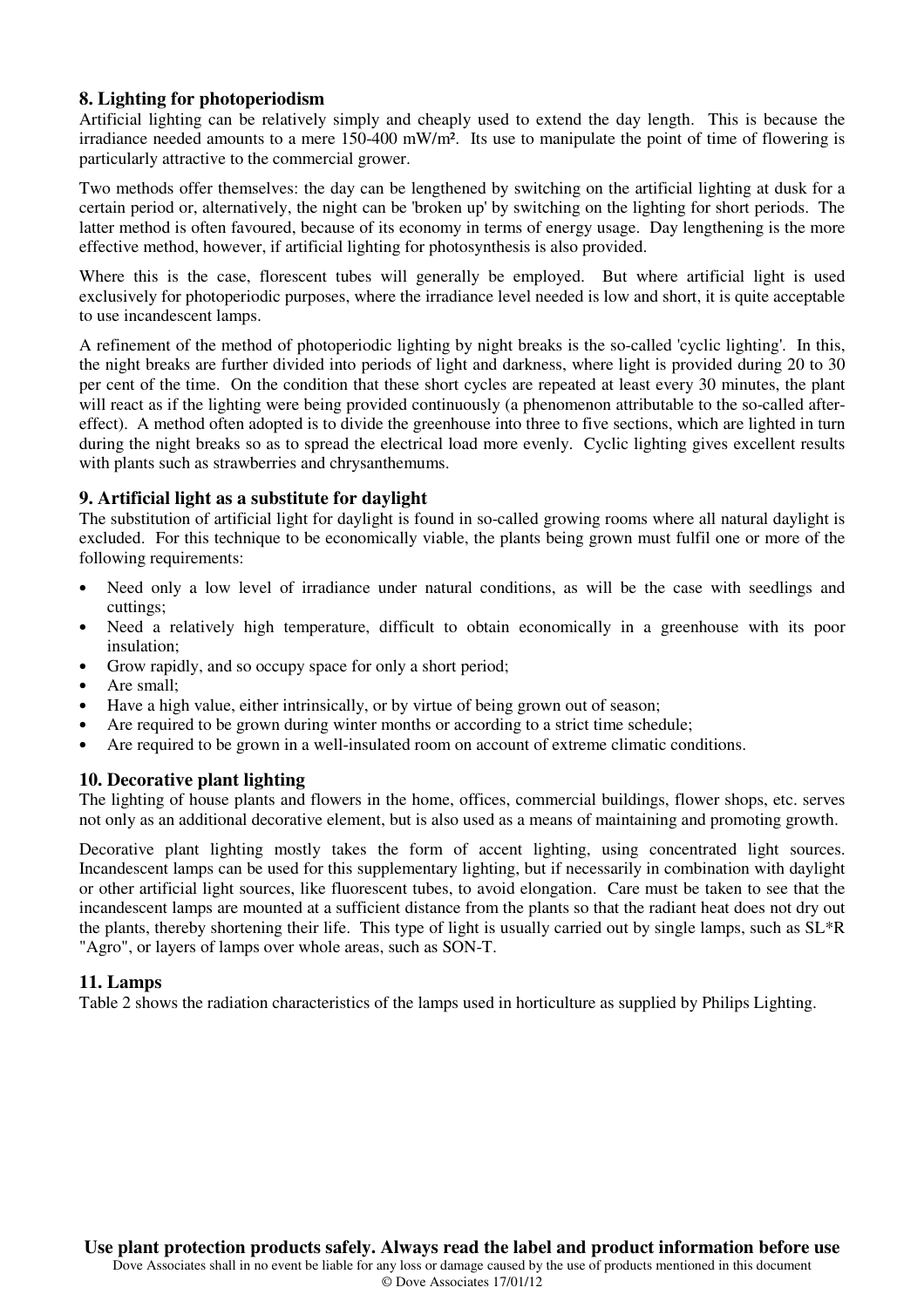| Lamp type <sup>1</sup> ) |       | <b>Rated wattage</b><br>(ballast included)<br>W | Luminous<br>flux<br>lm | Conversion<br>$factor2$ )<br>mW/Im | <b>Radiant</b><br>flux<br>mW | Radiant<br>efficiency<br>mW/W | Economic<br>life<br>hrs | Recommended<br>application                          |
|--------------------------|-------|-------------------------------------------------|------------------------|------------------------------------|------------------------------|-------------------------------|-------------------------|-----------------------------------------------------|
| Incandescent             |       |                                                 |                        |                                    |                              |                               |                         |                                                     |
| <b>GLS</b>               | 150 W | 150                                             | 2,220                  | 4.2                                | 9,320                        | 62                            | 1,000                   | Photoperiodism,<br>decorative and display           |
| Pressed-glass            | 150 W | 150                                             | 1,600                  | 4.2                                | 6,720                        | 45                            | 2,000                   | Decorative and display                              |
| Fluorescent              |       |                                                 |                        |                                    |                              |                               |                         |                                                     |
| TL'D <sub>33</sub>       | 58 W  | 70                                              | 4,800                  | 2.9                                | 14,000                       | 194                           | 7,500                   | Photoperiodism<br>and<br>photosynthesis             |
| TL'D <sub>82</sub>       | 58 W  | 70                                              | 5,200                  | 2.9                                | 15,000                       | 208                           | 7,500                   | Photoperiodism,<br>photosynthesis<br>and<br>display |
| 'TL'D 83                 | 58 W  | 70                                              | 5,400                  | 2.9                                | 15,600                       | 216                           | 7,500                   | Photoperiodism,<br>photosynthesis<br>and<br>display |
| TL'D 84                  | 58 W  | 70                                              | 5,400                  | 2.9                                | 15,600                       | 216                           | 7,500                   | Photoperiodism,<br>photosynthesis<br>and<br>display |
| <b>TL'D 93</b>           | 58 W  | 70                                              | 3,750                  | 3.4                                | 12,750                       | 177                           | 7,500                   | Photoperiodism,<br>photosynthesis<br>and<br>display |
| <b>TL'D 94</b>           | 58 W  | 70                                              | 3,750                  | 3.5                                | 13,100                       | 182                           | 7,500                   | Photoperiodism,<br>photosynthesis<br>and<br>display |
| Compact gas-discharge    |       |                                                 |                        |                                    |                              |                               |                         |                                                     |
| $SL^*$                   | 25 W  | 25                                              | 1,200                  | 2.8                                | 3,360                        | 134                           | 6,000                   | Photoperiodism<br>and<br>display                    |
| SL*R "Agro"              | 18 W  | 18                                              | 900                    | 2.8                                | 2,500                        | 139                           | 6,000                   | Photoperiodism<br>and<br>display                    |
| PL 18/82                 | 18 W  | 25                                              | 1,200                  | 2.5                                | 3,020                        | 122                           | 7,500                   | Decorative and display                              |
| PLC 18/82                | 18 W  | 25                                              | 1,200                  | 2.5                                | 3,080                        | 124                           | 6,000                   | Decorative and display                              |
| High-pressure mercury    |       |                                                 |                        |                                    |                              |                               |                         |                                                     |
| HPL-N                    | 400 W | 423                                             | 23,000                 | 2.9                                | 66,700                       | 158                           | 12,000                  | Photosynthesis                                      |
| HPL-Comfort              | 50 W  | 56                                              | 2,000                  | 3.1                                | 6,200                        | 111                           | 8,000                   | Photosynthesis<br>and<br>display                    |
| Metal halide             |       |                                                 |                        |                                    |                              |                               |                         |                                                     |
| HPI-T                    | 400 W | 413                                             | 31,500                 | 2.8                                | 88,200                       | 214                           | 8,000                   | Photosynthesis<br>and<br>display                    |
| <b>Blended</b> light     |       |                                                 |                        |                                    |                              |                               |                         |                                                     |
| <b>MLL</b>               | 250 W | 250                                             | 5,500                  | 3.3                                | 18,150                       | 73                            | 6,000                   | Decorative and display                              |
| <b>MLL</b>               | 100 W | 100                                             | 1,100                  | 3.3                                | 3,630                        | 36                            | 6,000                   | Decorative and display                              |
| <b>MLR</b>               | 160 W | 160                                             | 3,100                  | 3.0                                | 9,300                        | 93                            | 6,000                   | Decorative and display                              |
| High-pressure sodium     |       |                                                 |                        |                                    |                              |                               |                         |                                                     |
| $SON-H^3$                | 350 W | 373                                             | 34,500                 | 2.3                                | 79,350                       | 213                           | 8,000                   | Photosynthesis                                      |
| SON-T                    | 400 W | 436                                             | 47,000                 | 2.3                                | 108,100                      | 250                           | 12,000                  | Photosynthesis                                      |

<sup>1</sup>) Types in this table represent a selection from a broad product range.

2 ) Conversion factor of sunlight: 4.0.

<sup>3</sup>) Direct replacement for HPL-N 400W.

#### **Metal-Halide lamps**

The white light of these lamps is very similar to the human eye and close to daylight. It is quite understandable that during the starting period of grow light this lamp type was a favoured light source. However, the rising field costs and relatively short life span of the lamp have now priced it out of the market. The light output during its lifetime reduces my 30% or more, making it necessary to install at least 25% more fittings than can be derived from the initial light output published by the manufacturers. However, metal halide lamps will be used for special applications where light levels of 7,000 to 9,000 lx are required.

#### **High-pressure Sodium lamps**

Because the high-pressure sodium lamp is the most efficient with an acceptable spectrum that is available its application becomes more and more universal. The facts that it also has a superior life span and the drop in light output is slight have played a decisive role in this choice of lamp. The somewhat unnatural yellowish colour has proved to be of no detrimental value to the quality of the crops and growing results are excellent.

### **Use plant protection products safely. Always read the label and product information before use**

Dove Associates shall in no event be liable for any loss or damage caused by the use of products mentioned in this document © Dove Associates 17/01/12

#### Table 2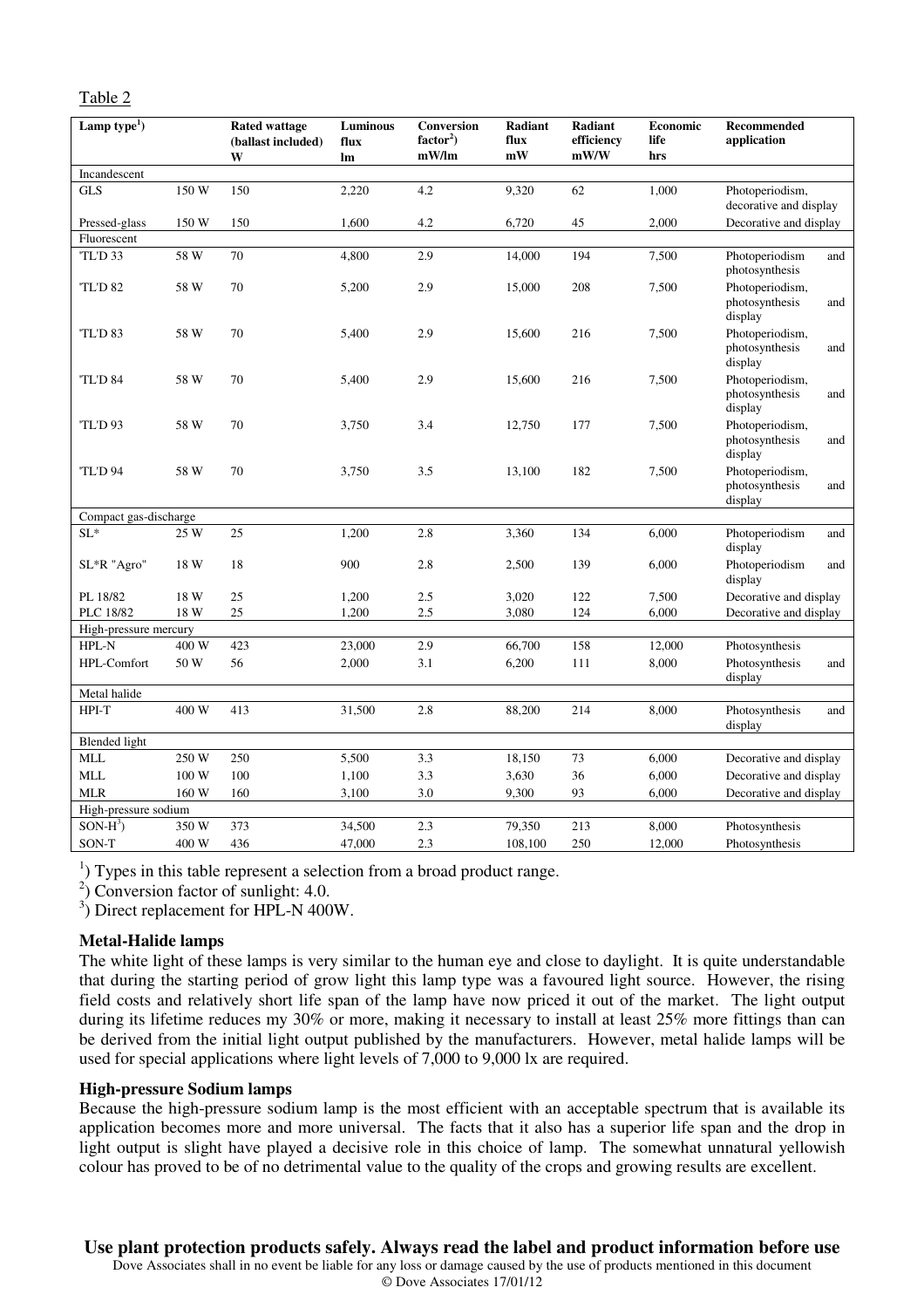#### **Fluorescent lamps**

The efficiency of these lamps with their excellent colour rendition is not enough to attain commercially acceptable results for large-scale glasshouse use. Their bulk takes away so much of the available daylight that production is often hampered beneath them. Application of these lights, therefore, only takes place where growing room conditions are necessary.

#### **Compact gas discharge**

SL\* lamps are compact gas-discharge lamps containing a built-in miniature ballast and an E27 screw cap. They can replace incandescent lamps in a number of applications, such as photoperiodic lighting and in pendant luminaries for decorative plant lighting. They more than double the radiant efficiency whilst extending the average life of the lamps from 1,000 to 6,000 hours.

#### **12. Plant Examples**

#### **Azalea indica**

Supplementary lighting is not used very often on Azalea. On rooting cuttings however a lighting of 6,000 mW/m² during 18 hours a day gives a very good result. The rooting proceeds faster and more uniformly. Also during the forcing period lighting gives good results. In this case 3,000 mW/m² and a day length of 16 hours is used.

#### **Camellia japonica**

For better plant quality and early flowering it is lighted. A lighting level of 4,500 mW/m<sup>2</sup> gives good results. Because Camellia is day length sensitive, a day length of only 14 hours should be applied.

#### **Nursery stock**

The rooting of cuttings and the growth of young stock plants is highly stimulated by supplementary lighting. Also dormancy is often suppressed by lighting. In all cases supplementary lighting is done at a level of 7,500 mW/m² for a day length of 24 hours, both during rooting and in the nursery.

Good results have been obtained with species like Aucuba, Calluna, Erica, Euonymus, Ilex, Picea, Prunus, Pseudotsuga, Salix, Sorbus, Spiraea, Tsuga and Viburnum.

#### **Garden or bedding plants**

In order to be able to sell flowering garden plants early in the spring, the young plants are lighted during the winter. Often a level of 6,000 mW/m<sup>2</sup> is applied for a day length of 16 hours. Examples are: Aster, Impatiens, Pelargonium, Petunia, Tagetes and Zinnia.

General indications of these may be used with supplementary lighting. In most cases where supplementary lighting is to be used on crops that are not mentioned these indications may be used in order to get an idea of the levels to start with. These figures are based on lx values using high-pressure sodium lamps.

3,000 mW/m² (1,300 lx): Lighting after flower induction during the latter part of the cultivation period; growing of plants that need long days, given a marginal growth stimulus at the same time.

4,500 mW/m² (2,000 lx): Cultivation of production plants from planting out until harvest; young plants in the nursery after spacing out.

6,000 mW/m² (2,600 lx): Rooting and young plants before spacing out, production plants that need more light.

7,500 mW/m² (3,250 lx): Rooting nursery stock and nursing young plants that need much light.

9,000 mW/m² (4,000 lx): Cultivation of expensive plants; nursery stage of fast and programme crops; special effects for Lilies etc.

As far as the time of turning on and off is concerned, please note the following points for those cases in which it is not possible to light 24 hours per day:

- Avoid frequent turning on and off. You expensive equipment will last longer that way, especially the lamps.
- The plants profit more from longer hours of light, in winter light saturation is not easily reached.
- Some plants do not endure 24 hours of light per day, many however do!
- If your crop does not endure continuous light, do not let the necessary dark period fall in the middle of the night, but immediately after natural daylight has gone. In this way less turning on and off is necessary.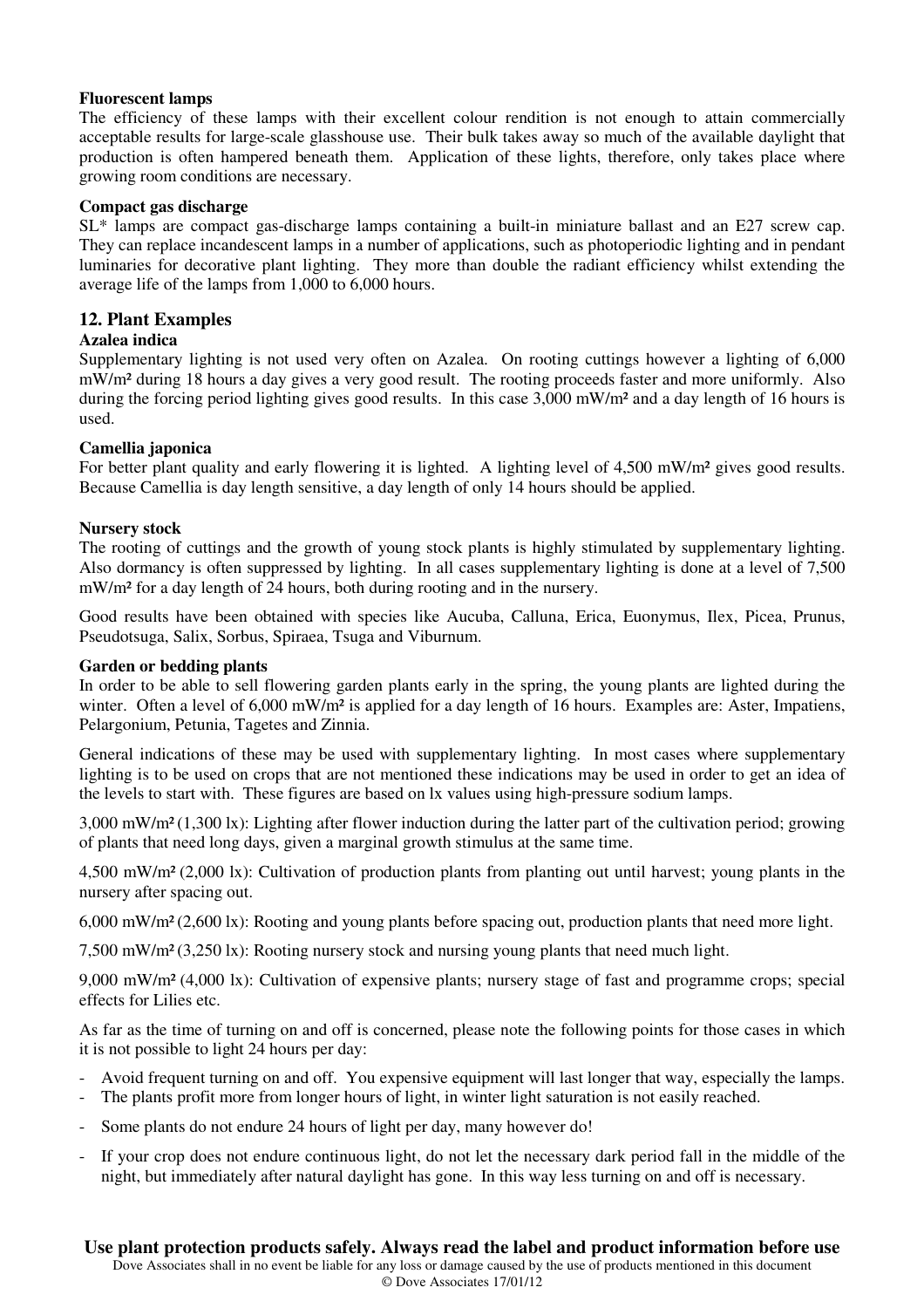#### **Luminaires** (High-pressure sodium lamp types)

Several different designs of luminaires are available for nursery use. They principally come in two basic designs; those where head room is restricted, often called low bay units or winged fittings, and those where head room is not restricted, called high bay units or inverted "U". The characteristics of these two luminaires is important to achieve suitable light levels and an even spread of light over the crop. If follows that no matter how well a lighting scheme is designed it will still tend to consist of pools of bright light beneath each lamp. The design, however, is important to ensure these pools of light are as even as possible.

#### **Luminaire details**

Philips SGR 200 (low bay unit) has the following characteristics:

Table 3

| Irradiance | Illuminance | Minimum mounting | Minimum        | x/y co-ordinate ratio |
|------------|-------------|------------------|----------------|-----------------------|
|            |             | height           | area/luminaire |                       |
| $mW/m^2$   | lХ          | m                | m              |                       |
| 6,000      | 2,500       | 1.0              | 6.7            | $2.28 \times 2.94$    |
| 12,000     | 5,000       | 0.8              | 5.0            | $2.0 \times 2.54$     |
| 18,000     | 7,500       | 0.6              | 3.4            | $1.63 \times 2.09$    |
| 24,000     | 10,000      | 0.4              | 1.7            | $1.15 \times 1.48$    |

Philips SGR 103 (high bay unit) has the following characteristics:

Table 4

| <b>Irradiance</b> | <b>Illuminance</b> | <b>Minimum</b><br>mounting height | <b>Minimum</b><br>area/luminaire | co-ordinate<br>X/V<br>ratio |
|-------------------|--------------------|-----------------------------------|----------------------------------|-----------------------------|
|                   |                    |                                   |                                  |                             |
| $mW/m^2$          | lХ                 | m                                 | M                                |                             |
| 6,000             | 2,500              | 2.0                               | 6.8                              | $2.9 \times 2.3$            |
| 12,000            | 5,000              | 1.3                               | 5.0                              | $2.5 \times 2.0$            |
| 18,000            | 7,500              | 1.1                               | 3.4                              | $2.06 \times 0.65$          |
| 24,000            | 10,000             | $_{\rm 1.0}$                      |                                  | $1.45 \times 1.66$          |

From this information you can determine the height of the lamp above the crop and the distance between the luminaires in the row and between rows.

#### **Conversion between light units**

| <b>Light source</b>   |                   | MW/lm |
|-----------------------|-------------------|-------|
| Daylight              |                   | 4     |
| <b>GLS</b>            | Tungsten filament | 4.3   |
| <b>MCF Warm White</b> | Fluorescent       | 2.7   |
| <b>MCF White</b>      | Fluorescent       | 2.7   |
| MB/U                  | HP Mercury vapour | 2.5   |
| <b>MBF</b>            | HP Mercury vapour | 2.7   |
| <b>MBFR/U</b>         | HP Mercury vapour | 3.1   |
| <b>HLRG</b>           | HP Mercury vapour | 3     |
| <b>MBI</b>            | Mercury halide    | 2.9   |
| SON/T                 | HP Sodium         | 2.4   |
| SOX                   | LP Sodium         | 2.1   |